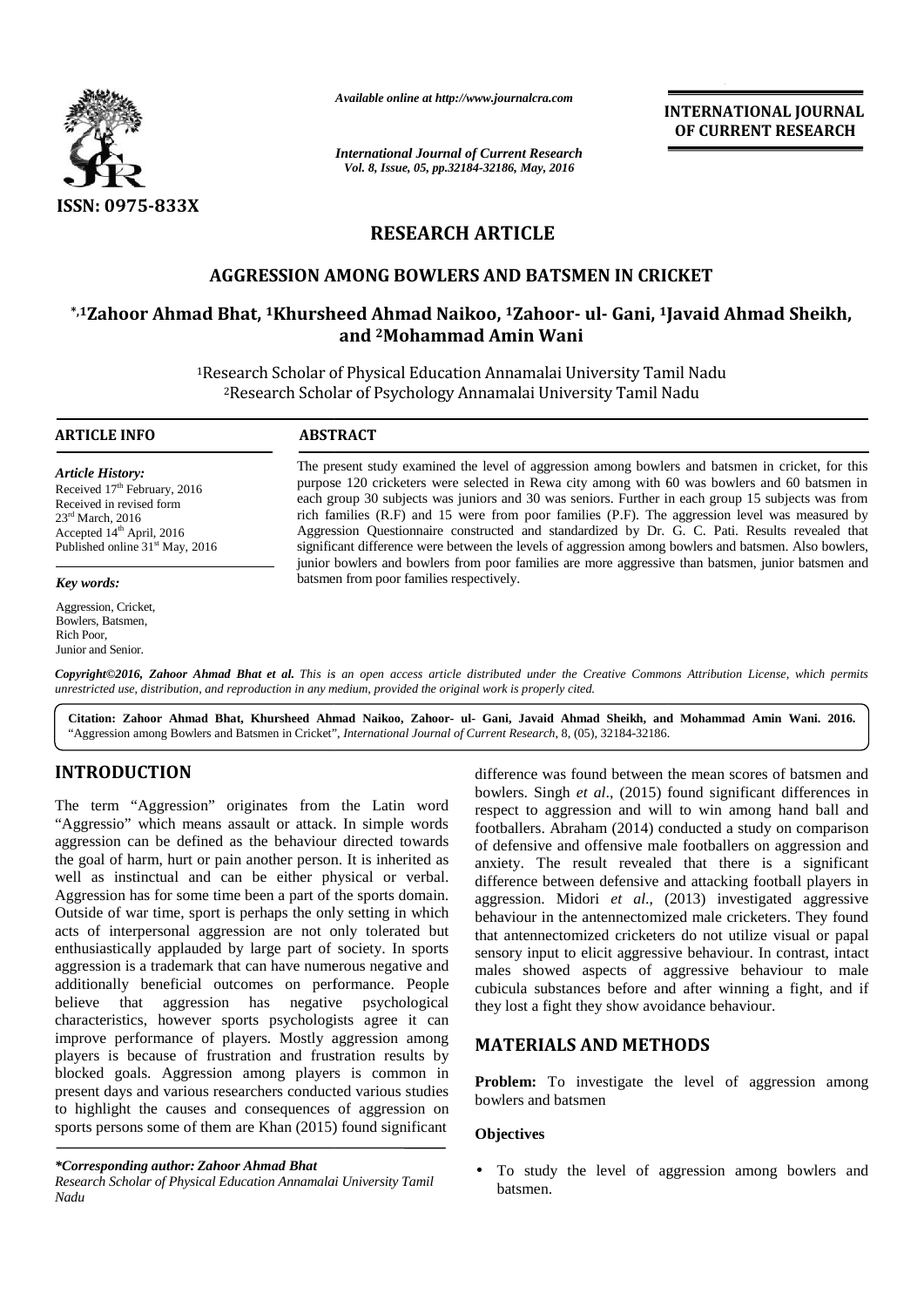- To study the level of aggression among junior and senior Bowlers.
- To study the level of aggression among rich and poor Bowlers.
- To study the level of aggression among junior and senior Batsmen.
- To study the level of aggression among rich and poor Batsmen.

#### **Hypotheses**

- There is significant difference found between the levels of aggression among Bowlers and Batsmen.
- There is significant difference found between the levels of aggression among junior and senior Bowlers.
- There is significant difference found between the levels of aggression among poor and rich Bowlers.
- There is significant difference found between the levels of aggression among junior and senior Batsmen.
- There is significant difference found between the levels of aggression among poor and rich Batsmen.

**Variables:** In the present study age and economical status was experimental variables and aggression was criterion variable.

**Sample:** The sample of the present study comprises 120 cricketers selected in Rewa City among with 60 was bowlers and 60 batsmen in each group 30 subjects were juniors and 30 were seniors. Further in each group 15 subjects was from rich families (R.F) and 15 were from poor families (P.F).

**Measuring tools:** The Aggression Questionnaire constructed and standardized by Dr. G. C. Pati consists of 16 questions was used for data collection

#### **RESULTS**

The main purpose of the present study was to study the level of aggression among Bowlers and Batsmen. The whole data was obtained by using Aggression Questionnaire constructed and standardized by Dr. G. C. Pati. The scores were assigned for different responses according to the item.

The scores were arranged in tabular form and then t- test was applied to calculate the data. Mean scores of every group was also calculated. Mean scores, SD value and t-value of each and every group on the basis of hypothesis is shown separately in below giving tables. Besides this bar diagram's of every mean scores table are also shown respectively. Results are given in tables.

#### **Table 1. Means, S.D and t-value of aggression among Bowlers and Batsmen**

| Group          | Total scores                                     |    | Mean  |      | df  | t-value  |
|----------------|--------------------------------------------------|----|-------|------|-----|----------|
| <b>Bowlers</b> | 532                                              | 60 | 25.53 | 3.41 |     | $2.61**$ |
| <b>Batsmen</b> | 1359                                             | 60 | 22.65 | 3.01 | 118 | P > 0.01 |
|                | $**$ $Cianification to 0.01$ level of confidence |    |       |      |     |          |

Significant at 0.01 level of confidence

#### **Table 2. Means, S.D and t-value of aggression among junior and senior Bowlers**

| Age            | Total scores       |     | Mean |      |    | t-value  |
|----------------|--------------------|-----|------|------|----|----------|
| Junior Bowlers | 849                | 30  | 28.3 | 5.33 | 58 | $3.63**$ |
| Senior Bowlers | 583                | 30  |      |      |    | P>0.01   |
| .<br>$\sim$    | .<br>$\sim$ $\sim$ | $-$ |      |      |    |          |

\*\*Significant at 0.01 level of confidence

#### **Table 3. Means, S.D and t-value of aggression among poor and rich Bowlers**

| <b>Economical Status</b> | Total scores |    | Mean  |      | df | t-value  |
|--------------------------|--------------|----|-------|------|----|----------|
| Poor                     | 864          | 30 | 28.8  | 5.41 |    | $4.41**$ |
| Rich                     | 668          | 30 | າາ າາ | 4.14 | 58 | P > 0.01 |

\*\* Significant at 0.01 level of confidence

**Table 4. Means, S.D and t-value of aggression among junior and senior Batsmen**

| Age            | Total scores |    | Mean |      |    | t-value  |
|----------------|--------------|----|------|------|----|----------|
| Junior Batsmen | 744          | 30 | 24.8 | 4.68 |    | $3.18**$ |
| Senior Batsmen | 615          | 30 | ንበ 5 | 3.80 | 58 | P>0.01   |

\*\* Significant at 0.01 level of confidence

**Table 5. Means, S.D and t-value of aggression among poor and rich Batsmen**

| <b>Economical Status</b> | Total scores |    | Mean |      |    | t-value |
|--------------------------|--------------|----|------|------|----|---------|
| Poor                     | 765          | 30 | 25.5 | 4.80 |    | $52**$  |
| Rich                     | 594          | 30 | 19.8 | 3.66 | 58 |         |

\*\* Significant at 0.01 level of confidence